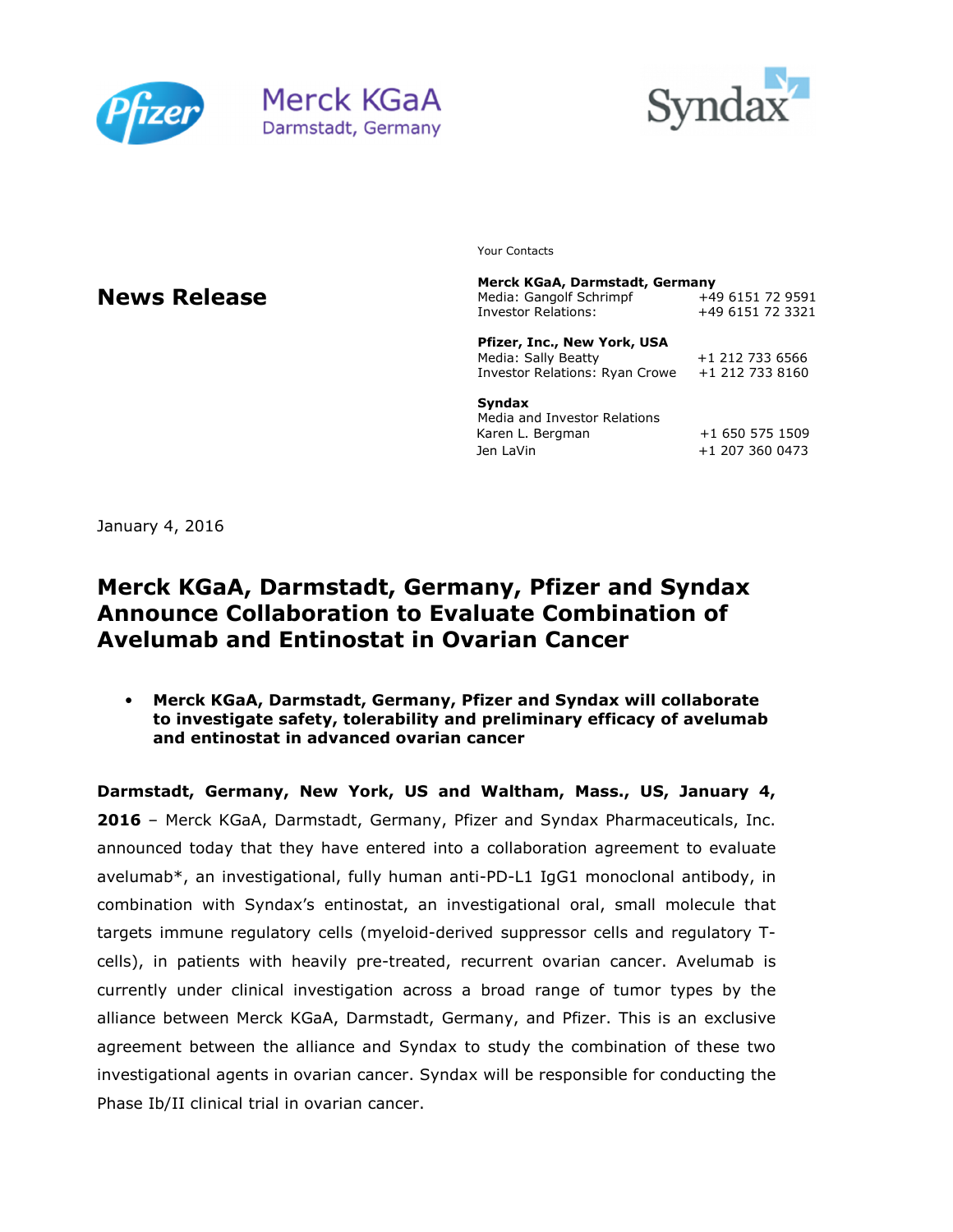



"This collaboration with Syndax adds a new dimension to our quest to pursue combination immuno-oncology regimens based on compelling preclinical rationale and the potential to generate clinical results far superior to those achieved with either agent alone" said Dr. Mace Rothenberg, Senior Vice President of Clinical Development and Medical Affairs and Chief Medical Officer for Pfizer Oncology.

"Combination therapy is the next frontier in immuno-oncology and a key strategy for the alliance," said Dr. Luciano Rossetti, Global Head of Research & Development of the biopharma business of Merck KGaA, Darmstadt, Germany. "Avelumab as a monotherapy has already shown promising early activity in ovarian cancer in a Phase Ib trial, and through our ongoing research and this collaboration with Syndax, we will hopefully be able to make a real difference to women fighting this complex cancer."

"We are delighted to be working with the alliance to explore the potential benefits of entinostat in combination with avelumab for ovarian cancer patients," said Dr. Briggs W. Morrison, Syndax's Chief Executive Officer. "The continued interest from leading companies in investigating the potential of entinostat in combination with checkpoint inhibitors reflects positively on the potential mechanism of action of the molecule, and also reinforces our clinical strategy to explore entinostat for the benefit of patients across a broad range of solid tumor indications."

Financial terms of the agreement were not disclosed.

#### **About Ovarian Cancer**

<sup>\*</sup>Avelumab is the proposed International Non-proprietary Name for the anti-PD-L1 IgG1 monoclonal antibody (MSB0010718C). Avelumab is under clinical investigation and has not been proven to be safe and effective. There is no guarantee any product will be approved in the sought-after indication by any health authority worldwide.

Globally, ovarian cancer is the seventh most common cancer in women. $<sup>1</sup>$  Annually, nearly 239,000 cases</sup> are diagnosed worldwide.<sup>2</sup> Ovarian cancer may be difficult to diagnose, as symptoms may appear only in the later stages, when the disease has spread beyond the ovaries.<sup>2</sup> Outcomes for women with ovarian cancer are generally poor due to most patients presenting with advanced disease.<sup>3</sup> The 5-year prevalence of women globally living with ovarian cancer is 22.6 per 100,000.<sup>2</sup> Current treatment options for epithelial ovarian cancer may include surgery, radiotherapy, chemotherapy and targeted therapies.<sup>4</sup> Women who are unable to undergo treatment with platinum-based chemotherapy, due to resistance or refractory disease, currently have very limited treatment options. Platinum-resistant ovarian cancer is defined as ovarian cancer that recurs within six months of completing primary chemotherapy with a platinum-based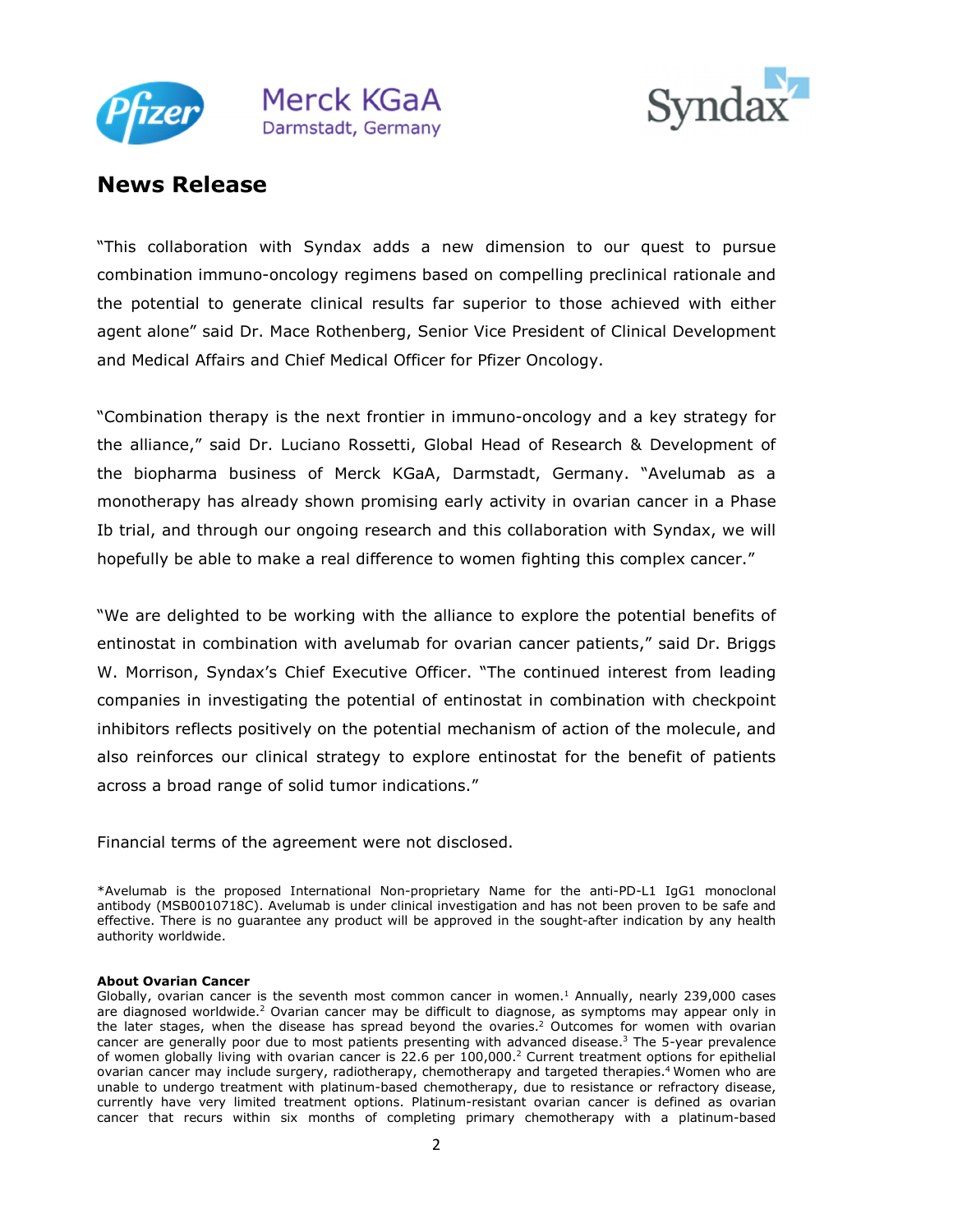



medication.<sup>5</sup> Platinum-refractory ovarian cancer is defined as ovarian cancer that progresses during treatment with a platinum-based chemotherapy regimen.<sup>5</sup> There is still a clear unmet need in ovarian cancer in relation to general disease awareness,<sup>2</sup> improving initial investigations in primary and secondary care and novel therapies with demonstrable efficacy. 6

#### **About Avelumab**

Avelumab (also known as MSB0010718C) is an investigational fully human anti-PD-L1 IgG1 monoclonal antibody. By inhibiting PD-L1 interactions, avelumab is thought to potentially enable the activation of T-cells and the adaptive immune system. By retaining a native Fc-region, avelumab is thought to engage the innate immune system and induce antibody-dependent cell-mediated cytotoxicity (ADCC). In November 2014, Merck KGaA, Darmstadt, Germany, and Pfizer announced a strategic alliance to co-develop and co-commercialize avelumab.

#### **Alliance between Merck KGaA, Darmstadt, Germany, and Pfizer Inc, New York, US**

Immuno-oncology is a top priority for Merck KGaA, Darmstadt, Germany, and Pfizer Inc. The global strategic alliance between Merck KGaA, Darmstadt, Germany, and Pfizer Inc, New York, US, enables the companies to benefit from each other's strengths and capabilities and further explore the therapeutic potential of avelumab, an investigational anti-PD-L1 antibody initially discovered and developed by Merck KGaA, Darmstadt, Germany. The immuno-oncology alliance will jointly develop and commercialize avelumab and advance Pfizer's PD-1 antibody. The companies will collaborate on up to 20 high-priority immuno-oncology clinical development programs, including combination trials.

#### **Pfizer Inc.; Working together for a healthier world®**

At Pfizer, we apply science and our global resources to bring therapies to people that extend and significantly improve their lives. We strive to set the standard for quality, safety and value in the discovery, development and manufacture of healthcare products. Our global portfolio includes medicines and vaccines, as well as many of the world's best-known consumer healthcare products. Every day, Pfizer colleagues work across developed and emerging markets to advance wellness, prevention, treatments and cures that challenge the most feared diseases of our time. Consistent with our responsibility as one of the world's premier innovative biopharmaceutical companies, we collaborate with health care providers, governments and local communities to support and expand access to reliable, affordable health care around the world. For more than 150 years, Pfizer has worked to make a difference for all who rely on us. To learn more, please visit us at www.pfizer.com.

#### **Merck KGaA, Darmstadt, Germany**

Merck KGaA, Darmstadt, Germany, is a leading science and technology company in healthcare, life science and performance materials. Around 50,000 employees work to further develop technologies that improve and enhance life – from biopharmaceutical therapies to treat cancer or multiple sclerosis, cutting-edge systems for scientific research and production, to liquid crystals for smartphones and LCD televisions. In 2014, Merck KGaA, Darmstadt, Germany, generated sales of  $\epsilon$  11.3 billion in 66 countries.

Founded in 1668, Merck KGaA, Darmstadt, Germany, is the world's oldest pharmaceutical and chemical company. The founding family remains the majority owner of the publicly listed corporate group. Merck KGaA, Darmstadt, Germany, holds the global rights to the Merck KGaA, Darmstadt, Germany, name and brand. The only exceptions are the United States and Canada, where the company operates as EMD Serono, MilliporeSigma and EMD Performance Materials.

All Merck KGaA, Darmstadt, Germany, press releases are distributed by e-mail at the same time they become available on the EMD Group Website. In case you are a resident of the USA or Canada please go to www.emdgroup.com/subscribe to register again for your online subscription of this service as our newly introduced geo-targeting requires new links in the email. You may later change your selection or discontinue this service.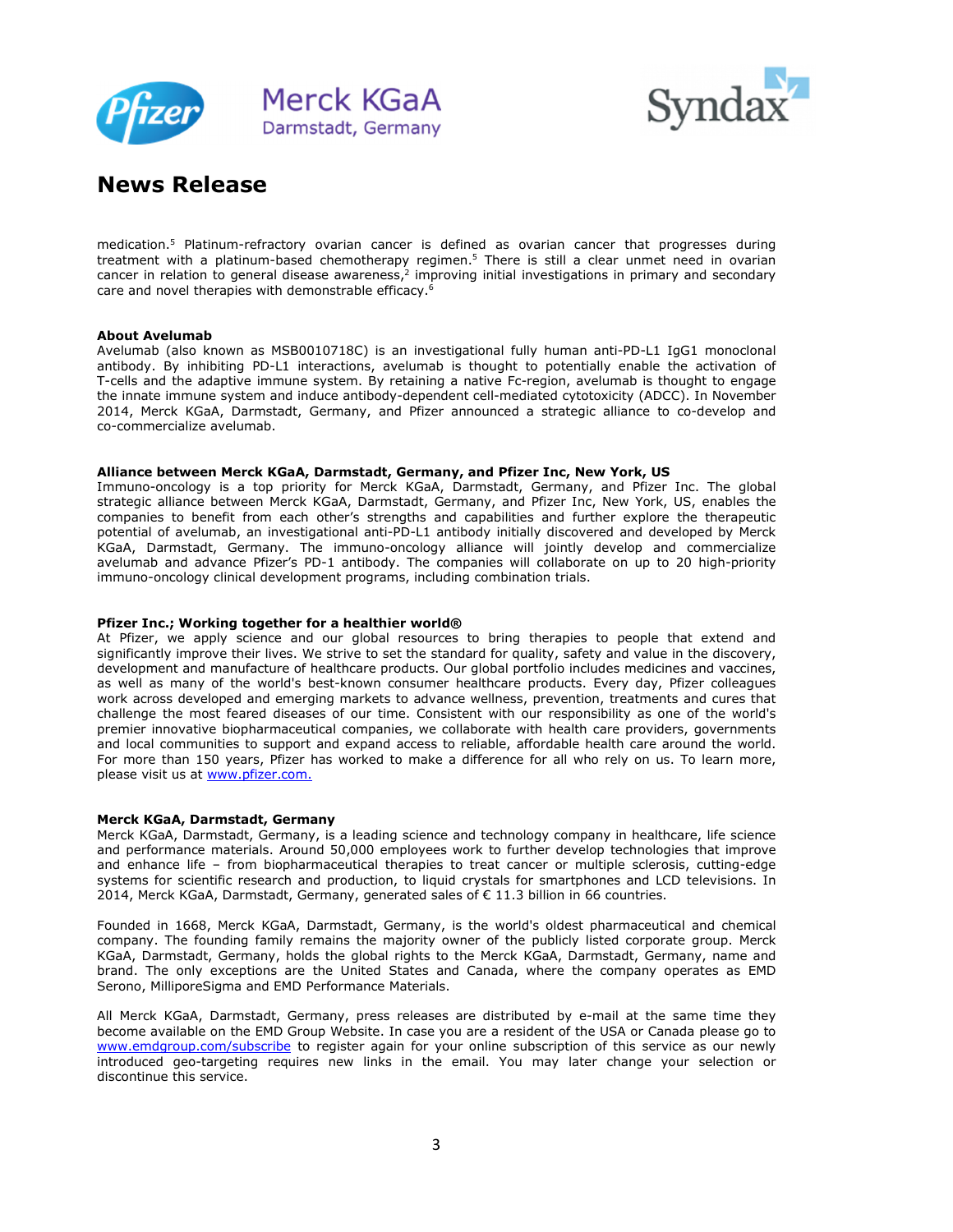



#### **Pfizer Disclosure Notice**

The information contained in this release is as of January 4, 2016. Pfizer assumes no obligation to update forward-looking statements contained in this release as the result of new information or future events or developments.

This release contains forward-looking information about avelumab (MSB0010718C), Pfizer's and Merck KGaA, Darmstadt, Germany's immuno-oncology alliance involving anti-PD-L1 and anti-PD-1 therapies and clinical development plans and a collaboration agreement with Syndax Pharmaceuticals, Inc. (Syndax) to evaluate avelumab in combination with Syndax's entinostat, an investigational oral, small molecule that targets immune regulatory cells (myeloid-derived suppressor cells and regulatory T-cells) in patients with ovarian cancer, including their potential benefits, that involves substantial risks and uncertainties that could cause actual results to differ materially from those expressed or implied by such statements. Risks and uncertainties include, among other things, the uncertainties inherent in research and development, including the ability to meet anticipated clinical study commencement and completion dates as well as the possibility of unfavorable study results; risks associated with interim data; the risk that clinical trial data are subject to differing interpretations, and, even when we view data as sufficient to support the safety and/or effectiveness of a product candidate, regulatory authorities may not share our views and may require additional data or may deny approval altogether; whether and when drug applications may be filed in any jurisdictions for any potential indications for avelumab, combination therapies or other product candidates; whether and when any such applications may be approved by regulatory authorities, which will depend on the assessment by such regulatory authorities of the benefit-risk profile suggested by the totality of the efficacy and safety information submitted; decisions by regulatory authorities regarding labeling and other matters that could affect the availability or commercial potential of avelumab, combination therapies or other product candidates; and competitive developments.

A further description of risks and uncertainties can be found in Pfizer's Annual Report on Form 10-K for the fiscal year ended December 31, 2014, and in its subsequent reports on Form 10-Q, including in the sections thereof captioned "Risk Factors" and "Forward-Looking Information and Factors That May Affect Future Results", as well as in its subsequent reports on Form 8-K, all of which are filed with the U.S. Securities and Exchange Commission and available at www.sec.gov and www.pfizer.com.

#### **About Syndax Pharmaceuticals, Inc.**

Syndax is a clinical stage biopharmaceutical company developing entinostat as a combination therapy in multiple cancer indications with an initial focus on tumors that have shown sensitivity to immunotherapy, including lung cancer, ovarian cancer, melanoma and triple-negative breast cancer (TNBC). Entinostat is an oral, small molecule drug candidate that has direct effects on both cancer cells and immune regulatory cells, potentially enhancing the body's immune response to tumors. Entinostat is being evaluated as a combination therapeutic in Phase 1b/2 clinical trials with Merck & Co., Inc. for non-small cell lung cancer and melanoma and with Genentech, Inc. for TNBC, as well as in a Phase 3 clinical trial with ECOG-ACRIN for advanced hormone receptor positive breast cancer, an indication for which entinostat was granted Breakthrough Therapy designation by the U.S. Food and Drug Administration. For more information on Syndax please visit www.syndax.com.

#### **Syndax's Cautionary Note on Forward-Looking Statements**

This press release contains forward-looking statements. Forward-looking statements contained in this press include, without limitation, statements regarding a collaboration with Merck KGaA, Darmstadt, Germany, and Pfizer to evaluate avelumab in combination with Syndax's entinostat in patients with ovarian cancer, including their potential benefits. Words such as "may," "believe," "will," "expect," "plan," "anticipate,' "estimate," "intend" and similar expressions (as well as other words or expressions referencing future events, conditions or circumstances) are intended to identify forward-looking statements. These forwardlooking statements are not guarantees of future performance and involve a number of unknown risks, assumptions, uncertainties and factors that are beyond Syndax's control. All forward-looking statements are as of the date of this press release. Actual results may differ materially from these forward-looking statements. Except as required by law, Syndax expressly disclaims any responsibility to update any forward-looking statements contained herein, whether as a result of new information, future events or otherwise.